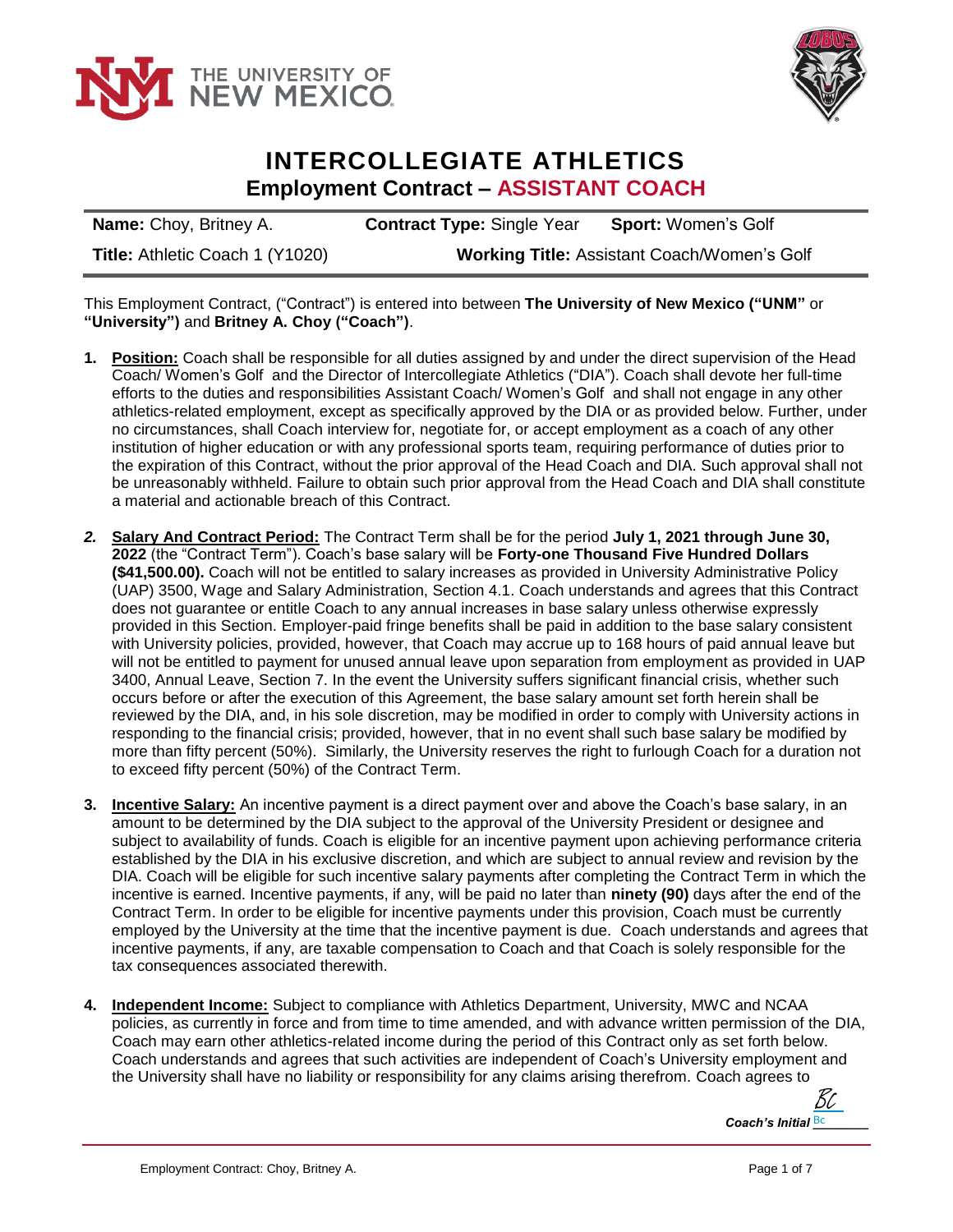indemnify the University and hold it harmless from any claims arising out of any independent contractual or other business and/or employment arrangements with third parties. Coach's advance written requests pursuant to this Section shall include the sources and amounts of any independent income contemplated by this Section. Coach understands and agrees that Coach is solely responsible for any tax liability associated with such activities.

With the written permission of the DIA, Coach may organize and conduct or be employed by a camp, clinic, lessons, or sports league pursuant to the Athletics Department's summer camp policy. Coach understands and agrees to comply with all generally applicable University policies, NCAA and MWC rules, as well as the terms UNM Athletics' Camp Manual Policy and Procedures provided by the UNM Athletics Compliance office. Coach acknowledges that these policies, procedures and rules include, but are not limited to policies and rules regarding: licensing of University logos, trademarks, copyrighted material and the images and likenesses of University students and employees; income reporting; background checks; minors on campus; discrimination and harassment; and the appropriate use of University facilities. These activities are performed in addition to Coach's assigned duties and responsibilities, and shall not interfere with those assigned duties and responsibilities. Coach shall receive no compensation from the University in connection with these activities. Coach understands and agrees that Coach is solely responsible for any tax liability associated with such activities and that the University shall have no liability or responsibility for any claims arising therefrom. Coach shall be responsible for obtaining general liability insurance in accordance with insurance laws of the State of New Mexico, and will name the University as a third-party beneficiary of such insurance policies. Coach agrees to indemnify the University and hold it harmless from any claims arising out of any camprelated activities.

- **5. Duties and Responsibilities:** Under the supervision and direction of the Head Coach/ Women's Golf and the DIA, Coach shall be responsible for assisting the Head Coach to achieve, in an efficient and effective manner, the goals and objectives of the University's Intercollegiate Women's Golf Program and the Department of Intercollegiate Athletics as established by the DIA. Said goals and achievements shall be in concert with the mission of the Department of Intercollegiate Athletics and the University, including the planning development, implementation and maintenance of an NCAA Division I Women's Golf program that is characterized by excellence, exemplified by academic achievement and development of character, maturity and a sense of fair play in Women's Golf . To that end:
	- **a.** Coach shall perform her duties and responsibilities under this Contract to the reasonable satisfaction of the Head Coach and DIA, including but not limited to, assisting the Head Coach in the recruitment of student athletes consistent with all NCAA and MWC regulations, coaching and instruction of student athletes as well as all responsibilities normally associated with and performed by an Assistant Coach to the Head Coach of an NCAA Division I Women's Golf program at a member institution of the Mountain West Conference or other major NCAA Division I institution. Coach agrees to maintain a courteous and collegial working relationship with Athletics Department and University staff and faculty. Coach shall perform all duties set forth in this Contract and reasonably assigned by the Head Coach/ and DIA including, without limitation, assisting in the development and implementation of recruiting plans and strategies consistent with all applicable NCAA and MWC regulations; and, in general shall be responsible for evaluating, recruiting training conditioning, instructing, supervising, disciplining and coaching student athletes to prepare them to compete in the MWC and against college competition at the national level.
	- **b.** Coach shall be responsible for assisting the Head Coach and use her best efforts to ensure that institutional control of the Women's Golf program is sustained through the development, implementation and maintenance of a vigorous and effective program for compliance with all NCAA, and MWC regulations and bylaws, and all policies of the University.
	- **c.** Coach shall act and speak positively about the University and the University's athletic programs in private and public forums.

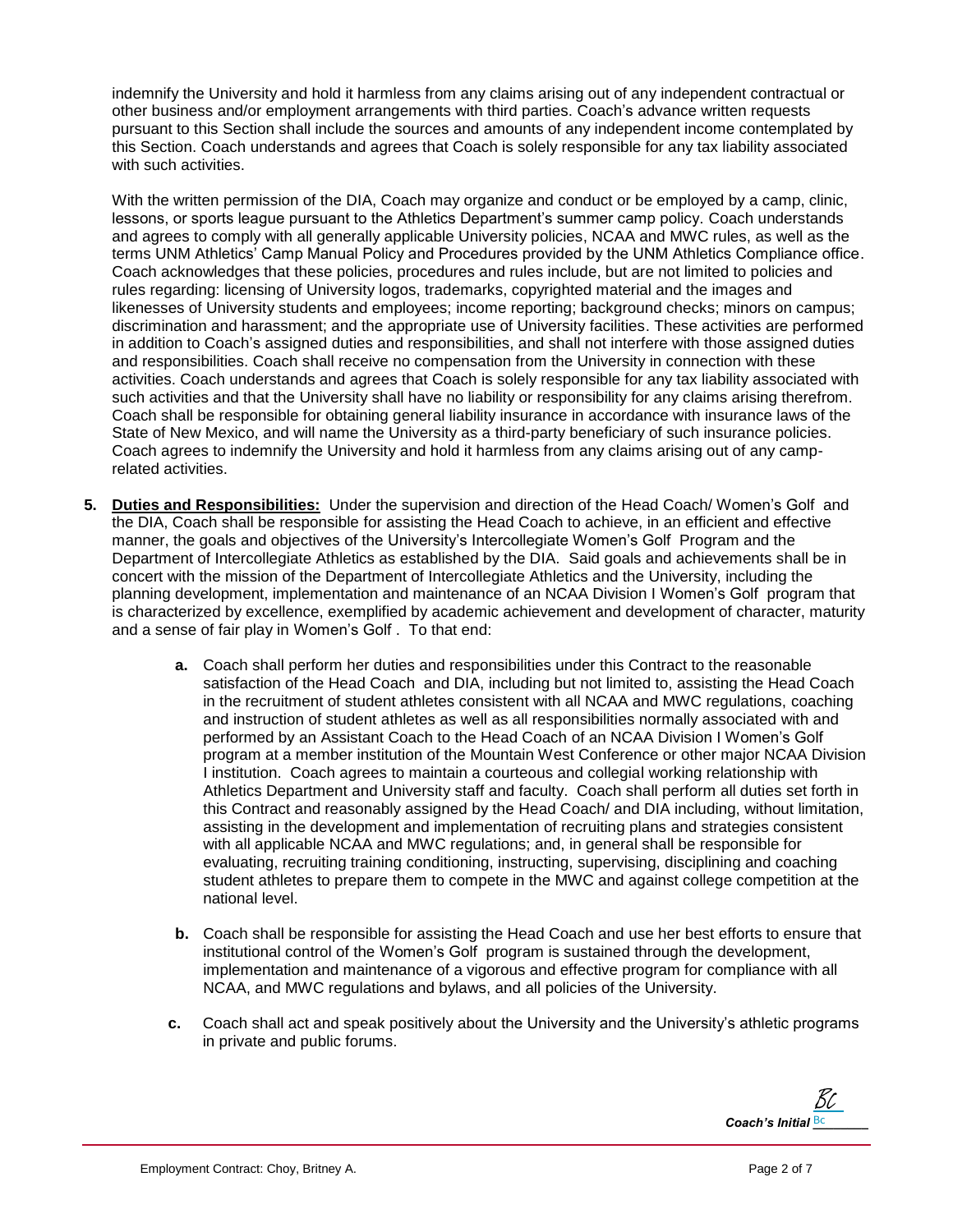- **d.** Coach shall perform her duties and responsibilities while comporting himself at all times in a professional and personal manner consistent with good sportsmanship and with the high moral, ethical and academic standards of the University and the Department, the MWC, and the NCAA.
- **e.** At no time shall Coach be involved in discreditable conduct that is inconsistent with professional standards of the University, or that is seriously prejudicial to the best interests of the University, or that violates the University's mission in a substantive manner.
- **f.** Coach shall exercise due care such that any personnel under her responsibility or supervision shall comport themselves in a similar manner.
- **g.** Coach shall make every reasonable effort to ensure that all student athletes' academic requirements are met in cooperation with and in support of the University faculty and administration.
- **h.** Coach recognizes and supports the importance to the University of its academic policies, standards and requirements and Coach hereby agrees to abide by and support these and any future academic standards adopted by the University, in all aspects of her duties and set forth herein.
- **i.** Coach shall not disclose or use any secret, proprietary, or confidential information about the University or its business affairs or activities, all of which shall be deemed "confidential information," except during the term hereof and then only for the benefit of the University.
- **j.** Coach, as a recognized and notable spokesperson for intercollegiate athletics and education, shall support the University administration mission, policies and decisions, in all of her dealing and activities with the public
- **6. Conduct of Athletics Personnel:** Coach, hired to administer, conduct, and/or coach intercollegiate athletics, shall act with honesty and sportsmanship at all times in promoting the honor and dignity of fair play in the context of the high standards associated with collegiate competitive sports. Coach understands and agrees that honesty and sportsmanship at all times, and the promotion of the honor and dignity of fair play in the context of the high standards associated with collegiate competitive sports, are material to this Contract, and that any conduct that undermines these values may be grounds for discipline, which can include termination for cause in accordance with Section 10.

Coach acknowledges that negative statements concerning the Athletics Department, the University, and the State of New Mexico made to the media or in public may be detrimental to recruiting, fundraising, and the morale of coaches, staff and players in the Women's Golf program and other programs of intercollegiate athletics and the reputation of the University. Therefore, Coach agrees that Coach is highly encouraged that whenever appropriate and in a timely manner, will first direct any complaint or criticism that Coach may have of a particular University Sports Program, the Athletics Department or the University to the DIA before directing the complaint or criticism to anyone else. This shall not prohibit Coach from making communications protected by whistleblower laws. Further, Coach shall make reasonable efforts to project a positive image with respect to the University, Athletics Department, and Women's Golf Program. Any conduct that disparages the Women's Golf Program, Athletics Department or the University may be grounds for discipline, which can include termination for cause in accordance with Section 10.

Coach shall not engage in activities or conduct injurious to the reputation of the University, including without limitation, repeatedly conveying to one person, or conveying to an assembled public group, negative information concerning the University.

**7. Unethical Conduct:** Coach will refrain from unethical conduct. Unethical conduct may include, but is not limited to, the following examples of misconduct:

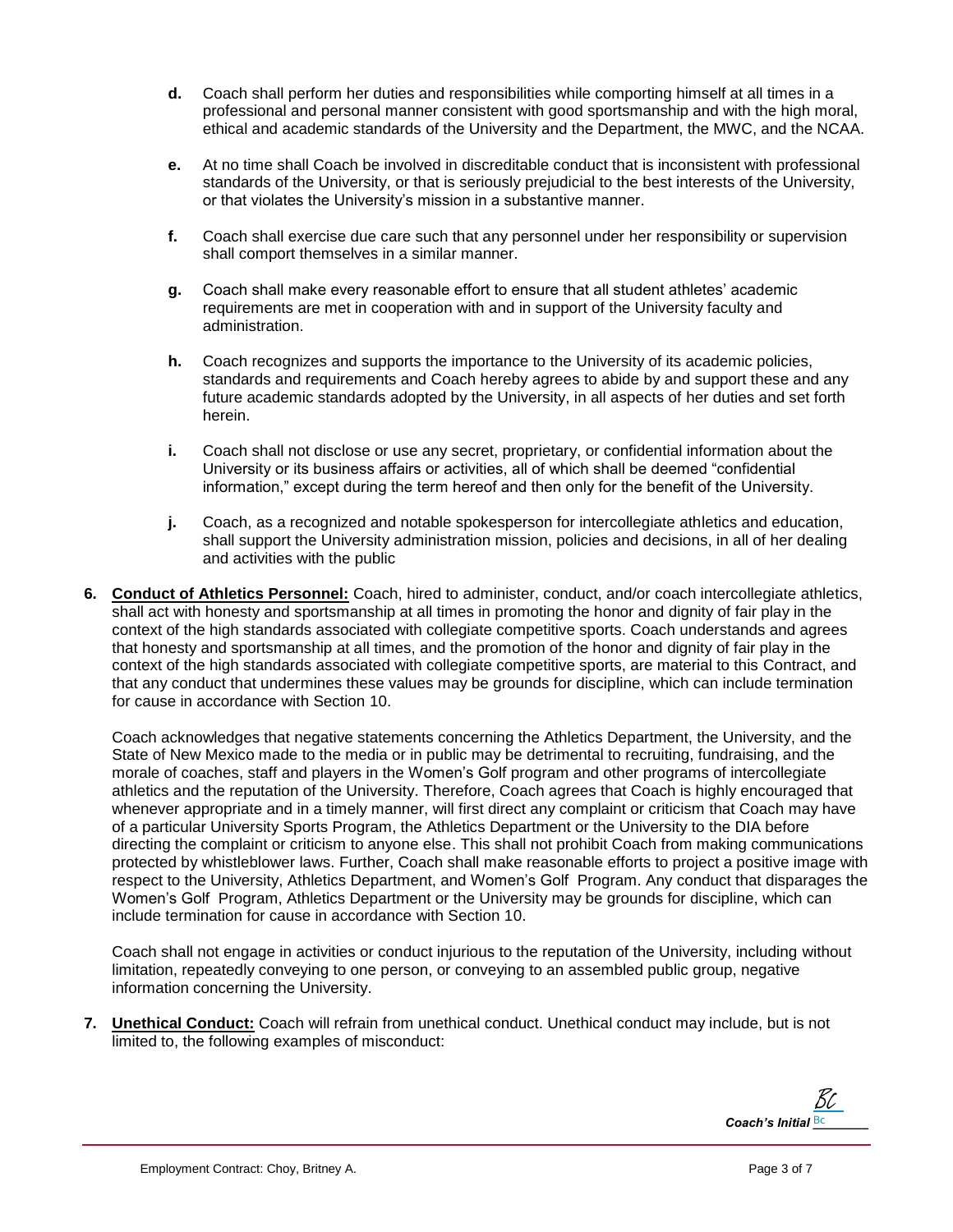- **a.** Refusal to furnish information relevant to an investigation of a possible violation of an NCAA regulation when requested to do so by the NCAA or the University;
- **b.** Knowing involvement in arranging for fraudulent academic credit or false transcripts for a prospective or an enrolled student-athlete;
- **c.** Knowing involvement in offering or providing a prospective or an enrolled student-athlete an improper inducement or extra benefit or improper financial aid;
- **d.** Knowingly furnishing the NCAA or the University false or misleading information concerning Coach's involvement in or knowledge of matters relevant to a possible violation of an NCAA regulation;
- **e.** Receipt of benefits by Coach for facilitation or arranging a meeting between a student-athlete and an agent, financial advisor, or a representative of an agent or advisor (e.g., "runner");
- **f.** Refusal to furnish information relevant to an investigation of a possible violation of federal or state law or University policy when requested to do so by lawfully authorized federal or state agents or University officials or when otherwise required to report under University policy; or
- **g.** Refusal to comply with regulatory or policy requirements, including but not limited to the reporting requirements imposed by the Jeanne Clery Disclosure of Campus Security Policy and Campus Crime Statistics Act, Title IX of the Education Amendments of 1972 (the "Clery Act"), and any and all University policies relating thereto.

Coach's agreement to refrain from unethical conduct is a material term of Coach's employment and this Contract. Coach expressly understands and acknowledges that unethical conduct is sufficient justification for Termination of Contract for Cause as described in Section 10.

**8. Compliance With Laws, Policies, Rules and Regulations:** Coach shall be responsible for being fully knowledgeable of, and being in full compliance with, the policies, rules, and regulations of the University, the MWC, or any other conference with which the University may elect to affiliate, the NCAA (as they are currently in force and as they are amended from time to time), as well as applicable federal laws, including but not limited to the Clery Act; Title IX of the Education Amendments of 1972; applicable New Mexico laws; and University policies regarding crime reporting and sexual harassment, including, but not limited to sexual harassment, sexual misconduct, and sexual violence. Coach shall immediately report any apparent or confirmed violations of the above laws, policies, rules, and regulations occurring in the department to the university's compliance staff, the DIA, or UNM's Division of Human Resources, as well as other University official/departments as may be required by University policy. Upon receiving any information about a person who has experienced sexual misconduct, harassment, sexual assault or other sexual violence, Coach shall also report the information to UNM's Office of Equal Opportunity (OEO) within 24 hours, or as soon as reasonably practicable, by calling OEO at 505-277-5251 or by email at [oeo@unm.edu.](mailto:oeo@unm.edu) Failure by Coach to report immediately to the University's athletics compliance staff and, as appropriate the DIA or other responsible University official/department, any alleged violations of University, MWC or NCAA policies, rules or regulations by Coach or, upon becoming aware of violations by any coaches, staff members, studentathletes, or other persons under Coach's supervision that become known to Coach, which failure, in the reasonable opinion of the DIA (i) creates material risk for the University or Program or (ii) negatively affects the University or the Program in a material manner, shall subject Coach to disciplinary or corrective action as set forth in the NCAA enforcement procedure. Such failure to report shall also subject Coach to immediate suspension, at the University's sole discretion, for a period of time without pay, or termination as described in Section 10.

If the University determines that Coach is in violation of MWC or NCAA rules and regulations while employed by the University, or was in violation of NCAA or conference rules and regulations during prior employment at another NCAA member institution, Coach shall be subject to disciplinary or corrective action as set forth in the NCAA enforcement procedure and may be suspended without pay by the University at the University's reasonable discretion for a period of time not to exceed ninety (90) days, or terminated as described in

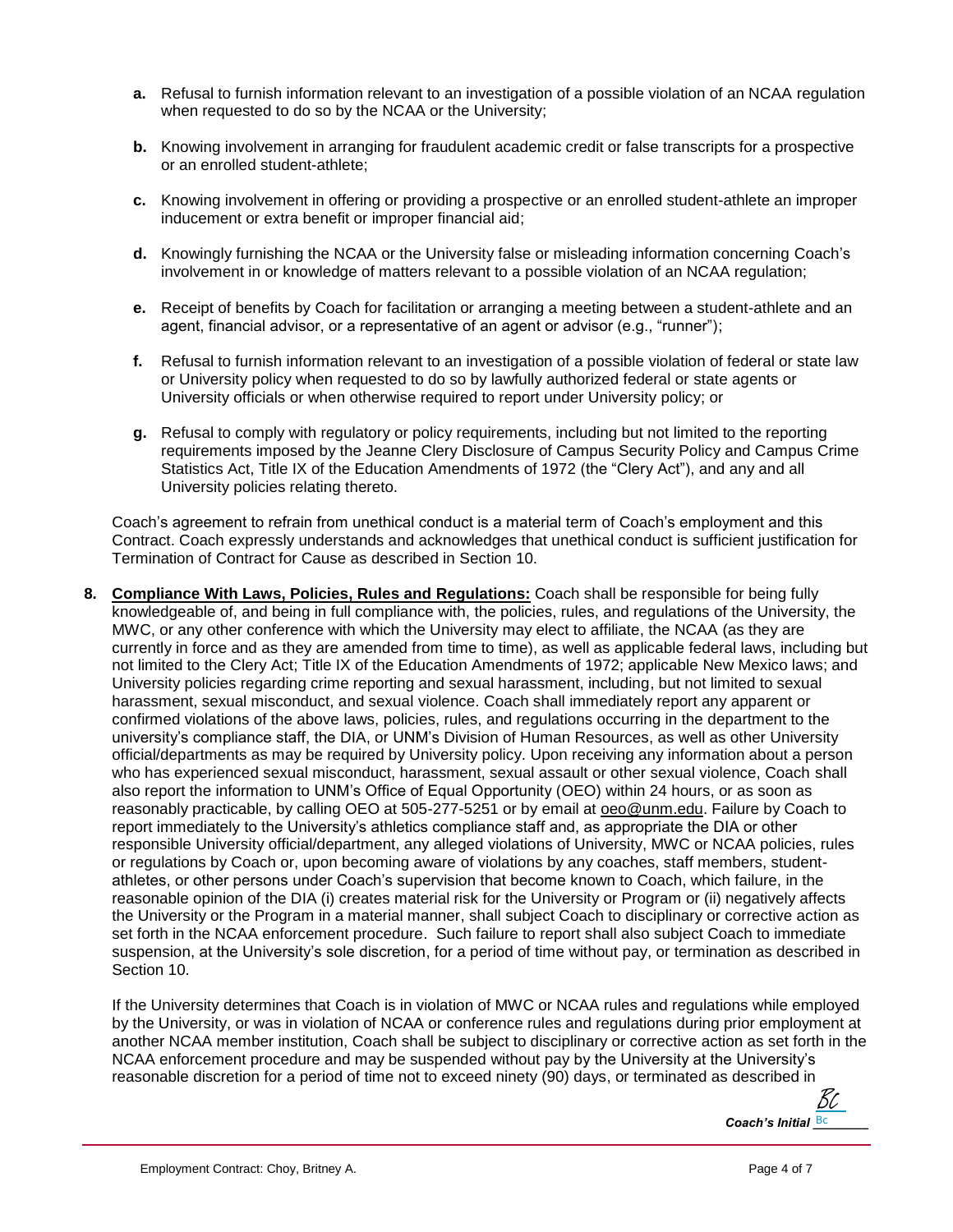Section 10. If Coach fails to meet her obligations as stated in this Section or fails to complete any Universityrequired training within six (6) months of the beginning of Coach's employment, or otherwise fails or refuses to meet her obligations under any law, regulation, policy or procedure, Coach may be subject to disciplinary action up to and including suspension and termination as described in Section 10.

Coach specifically acknowledges and agrees that Coach's compliance with applicable laws, policies, rules, and regulations are material obligations of this Contract.

- **9. Non-Applicability of University Employment Policies and Due Process Guarantees:** This Contract creates no expectancy of or property interest in continued employment with the University. Accordingly, no provisions of the University Administrative Policy manual (UAP) addressing or governing separation of employment, discipline and contract employees generally are applicable to Coach. No due process guarantees relating to progressive discipline, suspension, discharge, and appeal processes are accorded to Coach under this Contract. All rights, processes and notices afforded to Coach or required from Coach are specifically enumerated under sections 10, 11 and 12 of this Contract.
- **10. Termination of Contract for Cause:** The University reserves the right to immediately terminate this Contract for cause at any time. Cause includes, but is not limited to, violation of any material obligation of Coach under this Contract or any amendments hereto. In addition to a material breach of this Contract, the parties agree that the following non-exclusive list constitutes cause for termination under this Section:
	- **a.** insubordination;
	- **b.** Coach's neglect of, or failure or refusal to perform, her duties as Assistant Coach in any material respect after receiving written notice of such failure or refusal from the DIA;
	- **c.** Malfeasance involving misuse of University or donor funds in a single instance that totals more than \$1,000 or in repeated instances of lesser amounts;
	- **d.** Coach's failure to comport herself in a manner consistent with good sportsmanship or the moral, ethical or academic standards specified in this Contract or in University policies and regulations;
	- **e.** failure of Coach or any other person under her supervision and direction to comply with applicable standards or regulations of the MWC or the NCAA, federal or state law, or University rules, regulations or policies, as amended from time to time, regardless of whether such violation results in the imposition of sanctions or other consequences;
	- **f.** Coach's failure to promote an atmosphere of compliance or her failure to properly and effectively monitor personnel under her supervision and direction which results in material non-compliance by Coach's personnel, with applicable standards or regulations of the MWC or the NCAA, federal or state law, or University rules, regulations, or policies, as amended from time to time, regardless of whether such violation results in the imposition of sanctions or other consequences;
	- **g.** Coach's instruction to any assistant coach, student or other person to respond inaccurately or incompletely to any request or inquiry concerning a matter relevant to University's athletic programs or other institution of higher learning which shall be propounded by University, the NCAA, the MWC or other governing body having supervision over the athletic programs of University or such other institution of higher learning, or required by law;
	- **h.** Coach's failure to fully cooperate in the enforcement and implementation of any drug testing and/or education program established by the University, the MWC, the NCAA, or pursuant to federal or state law that is applicable to student athletes or other employees of the University;
	- **i.** Coach's being charged with, indicted for, pleading no contest to, or being convicted of (i) any felony; or, (ii) any misdemeanor involving gambling, drugs or alcohol. For purposes of termination of this

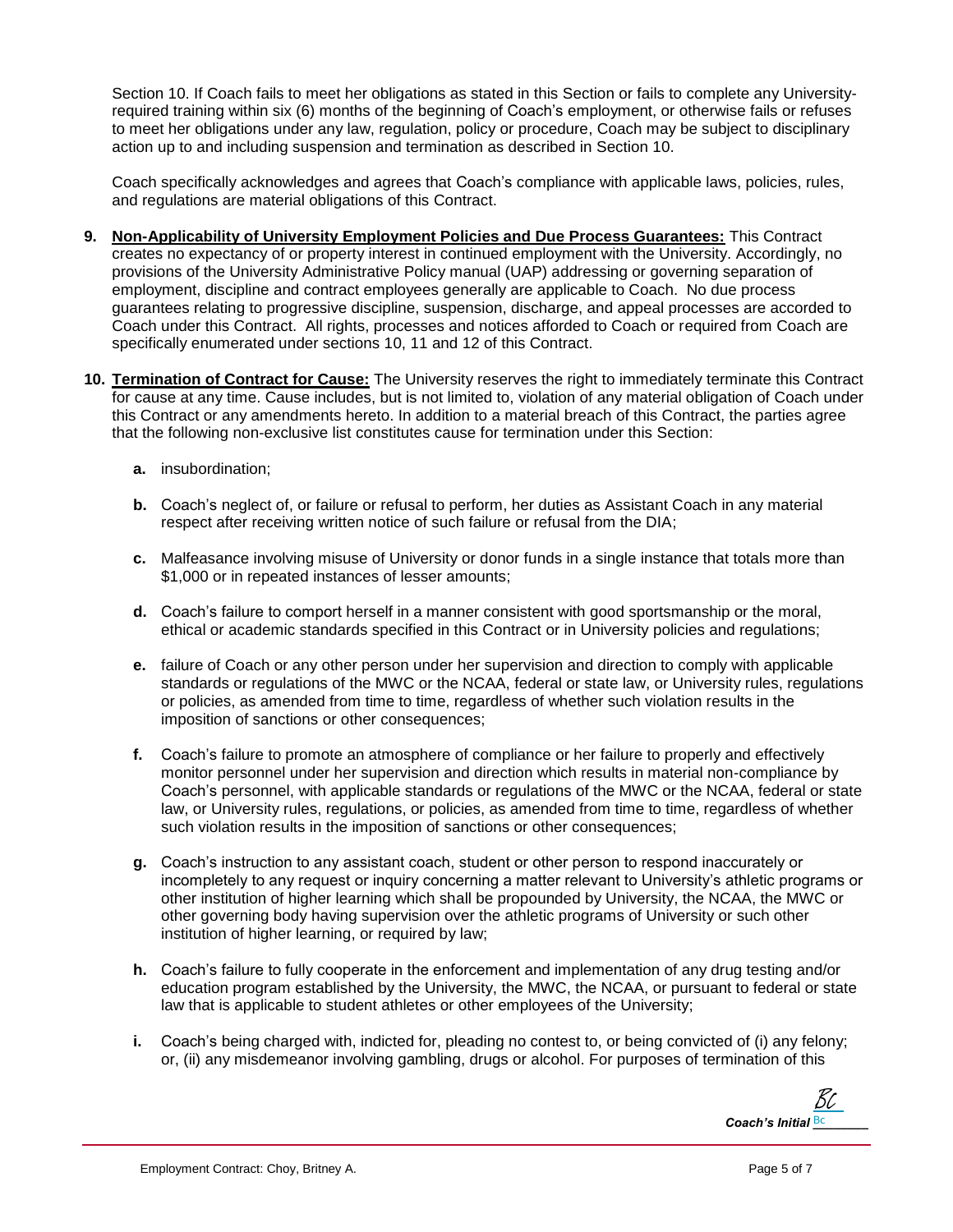Contract for cause, the parties agree that a conviction or plea will serve as conclusive evidence of the commission of the alleged crime by Coach;

- **j.** engaging in conduct which either (i) displays a continual, serious disrespect or continual, serious disregard for the mission of the University, (ii) brings Coach into public disrepute (ii) constitutes moral turpitude or breaches the high moral and ethical standards applicable to Coach as a visible representative of the University;
- **k.** major or repeated minor violation of policies, rules, or regulations of the University; major or repeated secondary infractions of the MWC or NCAA rules (including any similar infraction which may have occurred at Coach's prior employment); major or repeated minor violation of New Mexico or federal laws, regulations, or policies;
- **l.** Coach's misconduct, whether or not relating to Coach's employment, which is not in the best interest of the University or which violates the University's mission, interests, policies, or regulations, and which causes material damage to the reputation or dignity of the University or its athletics program;
- **m.** participating in any (i) gambling, bookmaking, wagering, or betting involving any athletic contest whatsoever wither by soliciting, placing or accepting a bet or wager or through a bookmaker, a pool, or any other method of gambling; or (ii) counseling, instruction, encouraging, or knowingly and intentionally permitting any student-athlete, assistant coach, or other individual under or subject to Coach's control, authority, or supervision to participate in such activity;
- **n.** failure to report promptly to the DIA in writing any violations or potential violations known to Coach of University Rules including, but not limited to, those by Coach, his assistant coaches, student athletes or other persons under the direct control or supervision of Coach;
- **o.** failure to take reasonable steps to ensure the physical and mental wellbeing of student athletes on the Women's Golf team;
- **p.** willful or grossly negligent conduct injurious to the University's Intercollegiate Women's Golf Program or the University;
- **q.** any other reason violation of policies of the University or its Athletics Department.

If this Contract is terminated for cause, the University shall have no further liability except for base salary and fringe benefits accrued to the date of termination.

Nothing in this Section shall prevent, limit or otherwise interfere with the University's right to terminate the services of the Coach without cause at any time subject to the provisions of Section 11 herein. Therefore, this Section creates no expectancy of or property interest in continued employment and no University Administrative Policy addressing or governing progressive discipline, discharge or the appeal process for discharge shall be applicable to Coach.

- **11. Contract Non-Renewal:** Coach expressly agrees that there exists no expectancy of renewal of this Contract beyond the term stated in Section 2 herein. Coach also expressly agrees that no notice that this Contract will not be renewed is required. Coach understands that this provision contradicts UAP 3240, Contract Employees, and expressly agrees that no notice is required. The obligations of the University and Coach pursuant to this Contract shall terminate with the termination or non-renewal of Coach's employment.
- **12. Termination by Disability or Death**: It is expressly understood and agreed that this is a personal service agreement between the parties and that in the event of the incapacity of Coach to the degree that she is rendered incapable of performing the obligations and duties contained in this Contract for a period of more than ninety (90) consecutive days, as certified by two (2) physicians selected or approved by the University, or her untimely demise, this Contract shall terminate and the University shall have no further financial or other

*Coach's Initial Bc* Bc